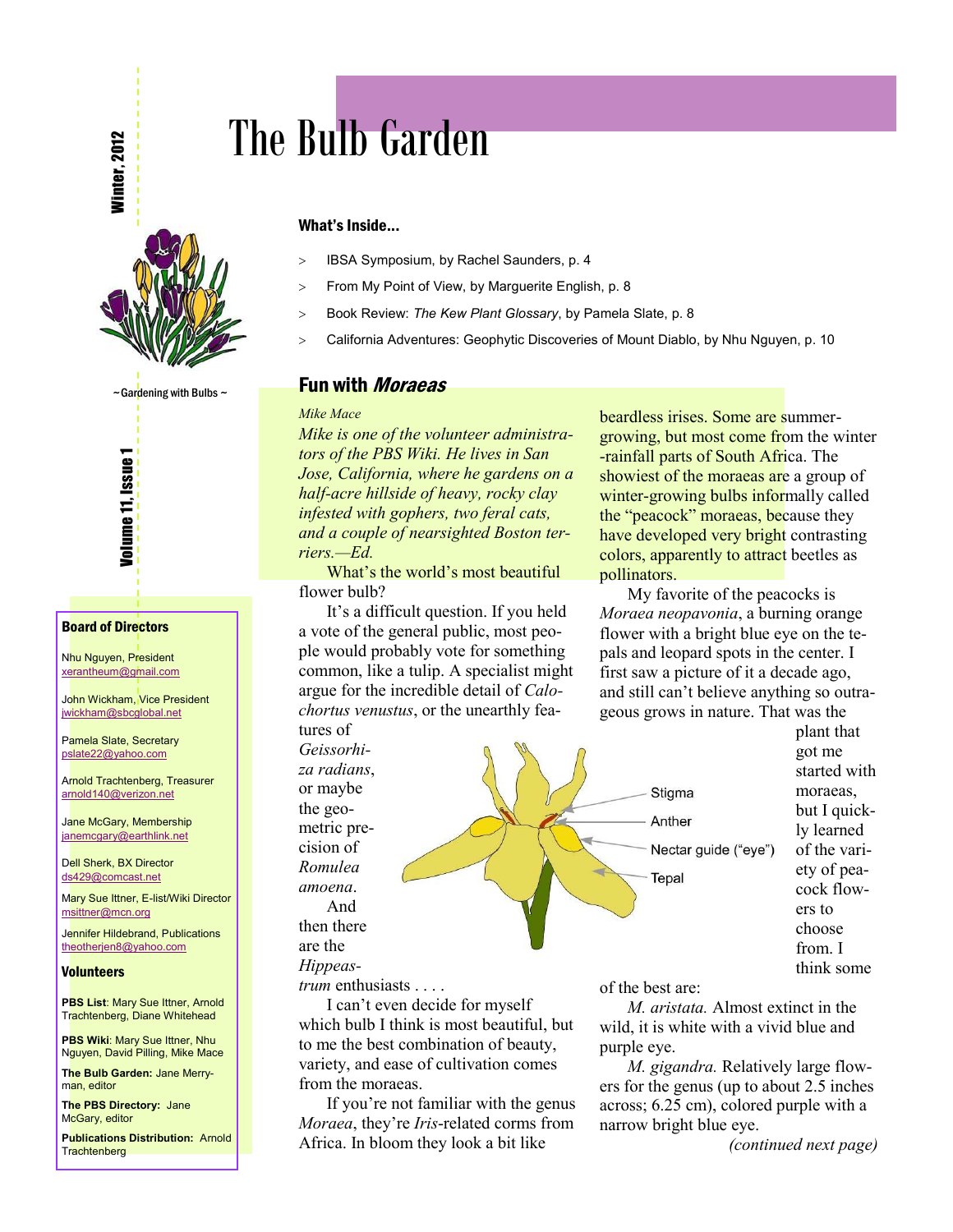## Page 2

## Fun with *Moraeas* (cont'd)

## *(continued from previous page)*

*M. loubseri.* Another extreme rarity, it grows in a single spot where a couple of flowering plants are seen every few years. Fortunately, it is easy in cultivation. Purple flowers and a dense hairy black center.

*M. villosa* comes in a range of colors from purple to white to orange or yellow, with a vivid contrasting eye. Although you can see a lot of different color forms of *M. villosa* in photos online, I'm told by folks in South Africa that only the purple ones are commonly seen in the wild.

*M. neopavonia*. Now viewed as a synonym with *M. tulbaghensis*, which has a greenish eye instead of blue. The merger of these two species is controversial among *Moraea* growers, as the species have different flower shapes and (in my garden) require somewhat different treatment.

I also grow several moraeas that aren't generally considered to be peacocks, including:

species. There were several other beautiful species that I wanted, including *Moraea insolens, M. villosa ssp. elandsmontana*, *M. caeca*, and *M. amissa*. But those are all more or less unobtainable. So I didn't have anything new to grow.

## **Making New Moraeas**

Then I saw tantalizing hints online about *Moraea* hybrids. Bill Dijk in New Zealand produced a stunning plant called 'Zoe', with huge purple tiger stripes on it. Arthur Dawson posted pictures to the PBS Wiki of some accidental *Moraea loubseri* hybrids in a variety of colors, and Dennis Kramb has posted to some other sites a few tantalizing photos of *Moraea* hybrids. Dirk Wallace also put some beautiful hybrid photos on his BG Bulbs website, including this one: [http://](http://www.bgbulbs.com/cpt/displayimage.php?album=26&pos=9) [www.bgbulbs.com/cpt/displayimage.php?](http://www.bgbulbs.com/cpt/displayimage.php?album=26&pos=9) [album=26&pos=9.](http://www.bgbulbs.com/cpt/displayimage.php?album=26&pos=9)

So I decided to try making my own *Moraea* hy-



**Above: the results of** *Moraea atropunctata* **crossed with** *M. calcicola***. Facing page, top: the result of crossing** *M. atropunctata* **with** *M. neopavonia***. Both strips: photos by Bob Rutemoeller, Bob Werra, and Michael Mace, respectively. Facing page, bottom: the result of (***M. atropunctata* **x**  *neopavonia***) x** *M***.** *villosa***., photos by Michael Mace, Bob Rutemoeller, and Michael Mace.**

*M. atropunctata,* which has cream-colored flowers with brown freckles.

*M. polystachya,* which is blue and yellow, and blooms vigorously for four-plus months in my garden. It's not the most beautiful *Moraea*, but is the most abundant bloomer of any bulb I grow.

Of these, the easiest for me to grow are *M. villosa, aristata,* and *gigandra*. They don't resist gophers in the ground, but otherwise, if you keep them dry in summer, they'll generally survive abuse and will multiply rapidly if you make them happy.

There's a lot more information about these plants on the PBS Wiki, including a guide by Bob Werra to the many species he's grown. I encourage you to check it out: [http://pacificbulbsociety.org/pbswiki/](http://pacificbulbsociety.org/pbswiki/files/Moraea/Mad_about_Moraeas.html) [files/Moraea/Mad\\_about\\_Moraeas.html.](http://pacificbulbsociety.org/pbswiki/files/Moraea/Mad_about_Moraeas.html) 

It's a lot of fun growing these bulbs, but eventually, as my collection matured, I ran out of new challenges. I had most of the attractive winter-growing

brids. I'm still at the beginning of that process, but the results so far have been fun. I wanted to share what I've been learning.

According to Peter Goldblatt's book *The Moraeas of Southern Africa*, most of the peacock flowers share the same chromosome number, 2n=12. In my limited understanding of genetics that should mean it's relatively easy to cross them, and in practice that's what I've found. Most of the peacock moraeas I grow seem to hybridize readily. Here are some of the crosses I've made, plus comments on them:

*Moraea aristata x calcicola*. This is a purple species crossed with a white one. The result is an average between the two flowers: light purple, with a relatively small eye that's very dark blue, almost black. These hybrids produce relatively little pollen, so I haven't had much luck crossing them with each other.

*Moraea atropunctata x calcicola*. This one is a *(continued next page)*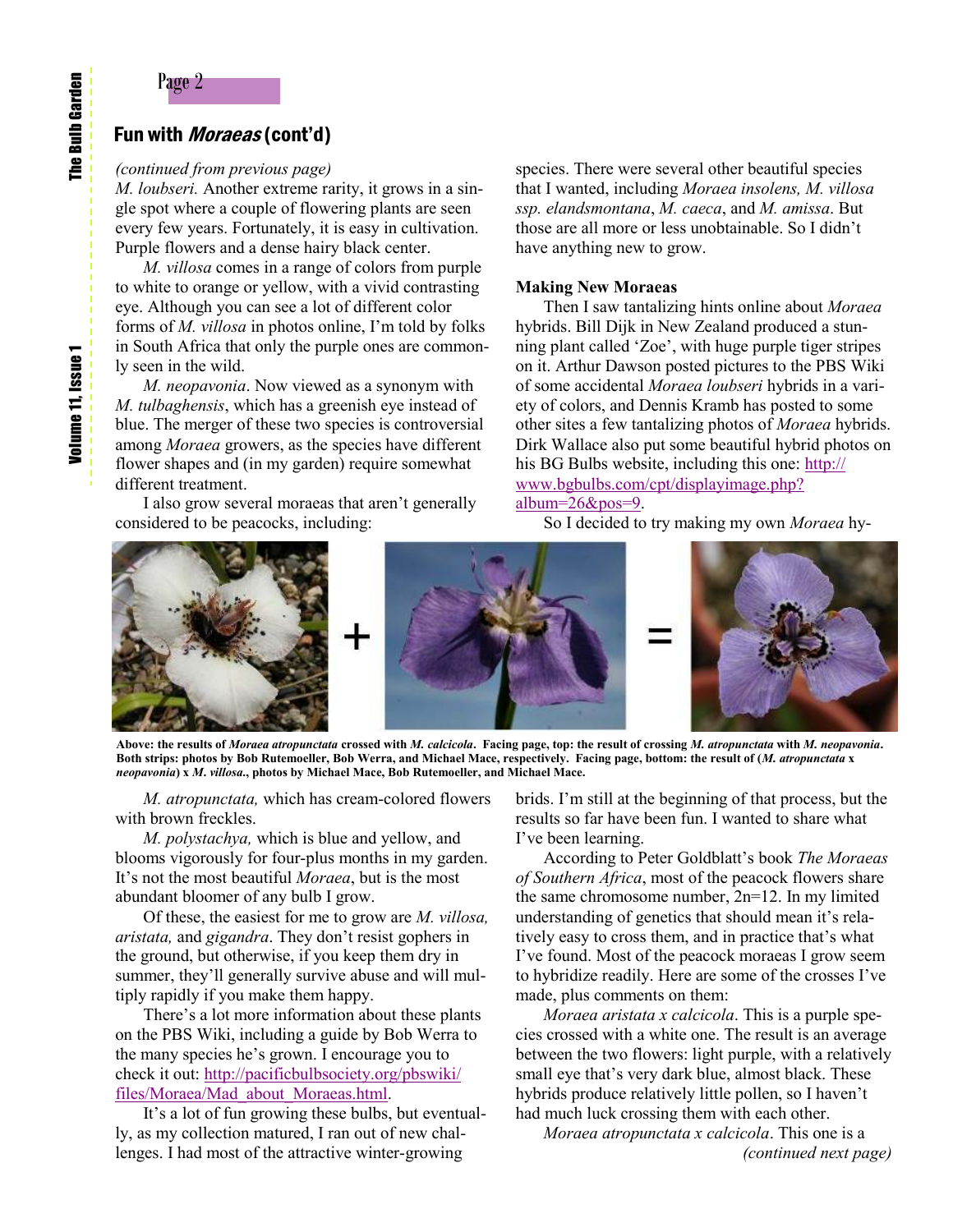## Fun with *Moraeas* (cont'd)

*(continued from previous page)*  delight. The brown freckles of *M. atropunctata* are turned purple, and the plants bloom vigorously. Several of these selections also have a good supply of pollen, so I've been able to make some follow-on crosses with them (none of those have bloomed yet).

*Moraea neopavonia x villosa*. This one bloomed for me for the first time in 2011. It was like a champion-



ship boxing match. Which of these heavyweight moraeas will dominate, the purple one or the orange one? Or will they be a weird mix of both colors? The answer is that the orange color dominates. The flower has the broad tepals of *M. villosa*, but the color scheme is mostly *M. neopavonia*, with a pure black eye. Since *M. villosa* is polyploid (2n=24), this hybrid should theoretically be difficult to cross with other moraeas. But it set two good-looking pods last spring. Ask me in three years and I'll tell you how they turned out.

*Moraea neopavonia x atropunctata*. This was my first successful cross, and I've always been uncertain of it because it looks so much like plain old *M. neopavonia*, although with slightly lighter tepals and a hairier center. However, some of its offspring have *M. atropunctata* features, so I think it probably is a real hybrid (see above).

*(M. neopavonia x atropunctata) x villosa.* The hybrid above was crossed with *M. villosa*, and the result was spectacular. One offspring was big and pale orange with only a small eye, but the other has a huge vivid blue

eye and purple freckles (apparently from *M. atropunctata)* on the backs of the tepals. This selection blooms and offsets vigorously. I hope that in a couple of years I'll have enough offsets to share some on the BX. The flowers also appear to be at least partially fertile, although there hasn't been enough time to grow any of the seeds to flowering yet.

*(M. neopavonia x atropunctata) x aristata*. This was another pleasant



surprise. Most of the offspring were fairly uninteresting, pale orange flowers with small blue markings. But one was like a light yellow version of *M. aristata*, very nice looking. None of these produce useful amounts of pollen, but they do offset vigorously, so I hope to be able to share them in the

I have also tried several crosses between *Moraea* and various species of *Dietes* (or, as I think of it, "the parking lot flower" because it has been used to landscape almost every parking lot in California). In general, those crosses fail. That's a shame, because I'd like to get California's parking lots landscaped in more than white- and cream-colored flowers.

## **Growing Hybrids vs. Growing Species**

I know that, to some bulb collectors, the idea of growing hybrids is a form of heresy. If you're trying to conserve species through cultivation, you shouldn't distract yourself with man-made crosses. But to me there's synergy between growing hybrids and growing species. When I was growing only species, my collection quickly became static. I grew mostly the same things every year, so there wasn't much challenge to keep me interested. But now with new hybrids blooming every year, I stay interested, and I actually have more energy



future.

#### **Hybrids That Didn't Work**

I've tried repeatedly to make hybrids between the peacock species and *Moraea polystachya* to get the vigor of *M. polystachya* in different colors. I hoped this might work because they have the same chromosome number, but so far none of the crosses have been successful. I will keep trying, but at this point I think *M. polystachya* is just too distant genetically from the peacocks.

for maintaining the species.

I do feel, though, that if you're growing hybrids you should take some special steps to make sure your species collections don't get polluted genetically. I've read comments online that some of the *Moraea aristata* bulbs circulating in captivity are suspected to actually be hybrids. I can see how that could happen. Although I live thousands of miles away from the beetles of South Africa, I find that many *Moraea* flowers are *(continued page seven)*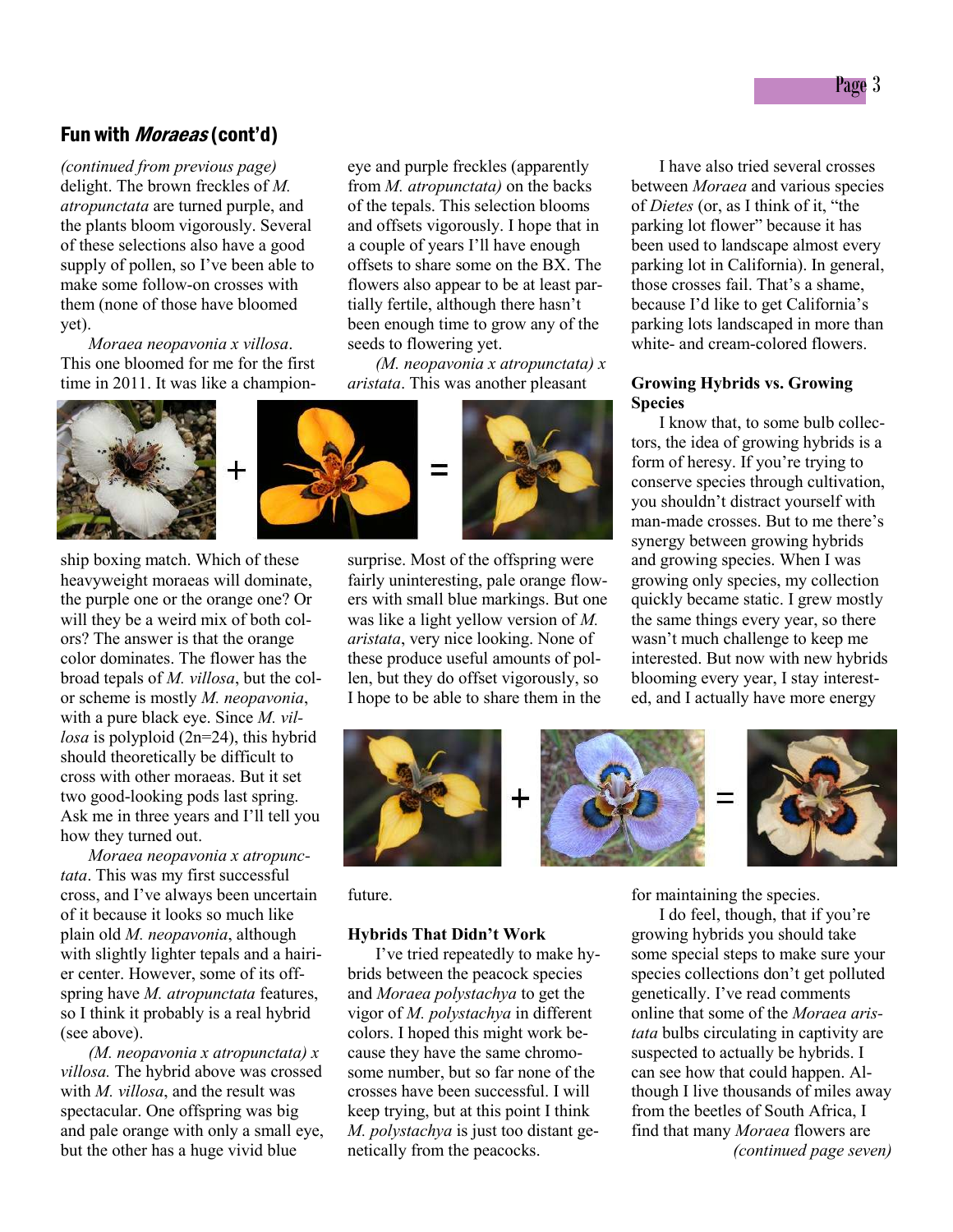## Page 4 IBSA Symposium 2011

#### *Rachel Saunders*

*Rachel has a PhD in Microbiology and has worked in a research lab and lectured at the University of Cape Town. She and her husband, Rod, own Silverhill Seeds and Books, specializing in selling seeds of native South African flora. She has been on the IBSA committee for a number of years and is currently treasurer. Rachel and Rod walk in the mountains as much as possible and are avid photographers, particularly of bulbous plants. The SW Cape is an ideal place with many mountains and many members of the Iridaceae.—Ed.*

The fiftieth anniversary of the Indigenous Bulb Association of South Africa [\(www. safricanbulbs.](http://www.safricanbulbs.org.za)  [org.za\)](http://www.safricanbulbs.org.za) was celebrated during the 2011 symposium held from August 28 to September 2 at Goudini Spa, a natural hot spring resort near Worcester. About 60 delegates attended, including 12 from overseas, a

smaller number than previously—a sign of the economic downturn, I suppose. Cape Town and the surrounding areas had received adequate rain this winter, whereas Nieuwoudtville and the Karoo had received excellent rain, and this meant that the symposium field trips would be especially interesting. Due to a hot, dry spell in late July and early August, the annuals were flowering early and good flower displays were evident in July.

slides of all 16 species. The book is illustrated with beautiful paintings by Auriol Batten, an amazing artist of 93 years of age. After tea Alan discussed and illustrated about 35 of the 70 or so species of *Romulea*, showing corms, leaves, and flowers, and he emphasized the importance of corm shape for identification purposes. I spoke on the taxonomy of *Gladiolus*, a genus with about 168 South African species, and discussed the diversity within the genus. I illustrated this diversity in flower shape, leaf morphology, and corms by showing pictures of a wide range of species from all over South Africa. Anthony Hamilton spoke about two *Gladiolus* species found in the UK—*G. byzantinus* and *G. illyricus*. He dispelled some myths about these species and traced their history in the country.

After lunch our first speaker, Vicki Thomas, gave



**Goudini Spa. Conference facilities sit atop the mountain, surrounded by cottages where overseas visitors stayed. Photo by Kath Baker.**

 The symposium proceedings began on Sunday evening with registration and a finger supper at the conference venue. This was our first visit to the new venue, and it is most impressive. Built high on a hill, it has a superb view over the Worcester Valley. The surrounding vegetation had been cleared as a fire break, and many bulbous plants were in full flower right outside the windows.

On Monday morning we began at 8:30 with a welcome speech by Alan Horstmann, the IBSA chairman. He was followed by Rod Saunders who presented an introduction to the Iridaceae in South Africa, illustrated with many slides. SA is home to more than half the world's Iridaceae and about half the genera. John Manning then spoke on "The Botany of the Genus *Freesia*" (the title of his latest book), showing paintings and

an extremely interesting talk titled "Drawing out the Detail." Vicki, the daughter-in-law of the late Margaret Thomas, one of the founders of IBSA, is a botanical artist, and she gave us some background to botanical art, showing us how it has changed through the years. She then spent some time showing us how she paints plants and flowers—a fascinating process. She was followed by Ernst van Jaarsveld who gave a well-illustrated talk on

the "Flora of Southern Angola." Ernst is the horticulturist in charge of the succulent collection at Kirstenbosch Botanic Garden, and he has visited Angola on

several botanical expeditions. His main task on these trips has been to document the cliff-dwelling succulents and bulbous flora on the Angolan escarpment. This area has many geophytic species, the majority of which are Hyacinthaceae. Allan Tait was next with an interesting account of the summer-rainfall species of *Zantedeschia*. He described and illustrated six species, showing many habitat photos, and he also discussed cultivation of and threats to the plants. Our final speaker for the day was James Hitchmough from the UK who is involved in landscaping in the British urban space, including the 2012 London Olympic site.

*(continued next page)*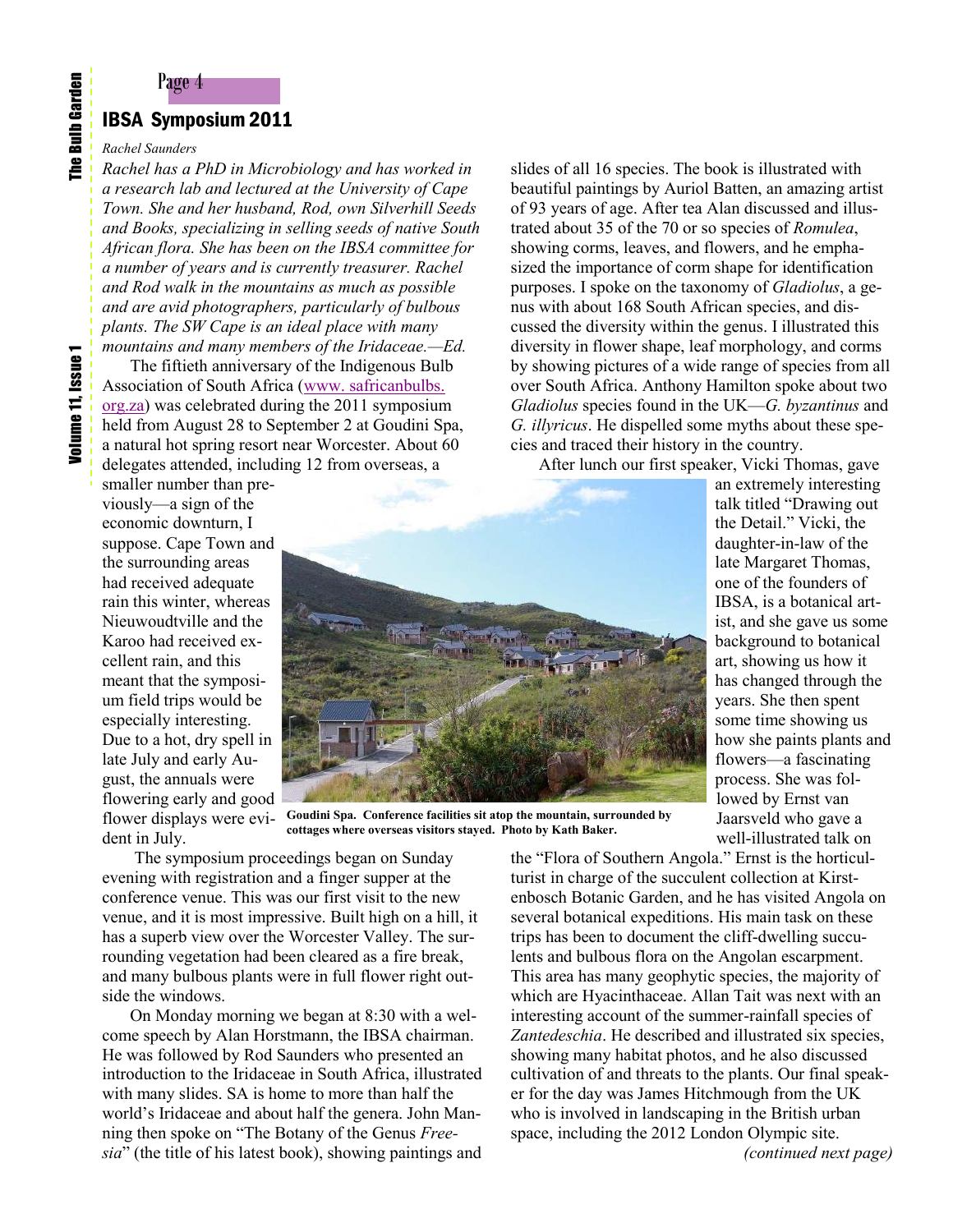## IBSA Symposium 2011 (cont'd)

*(continued from previous page)* He entertained us most flamboyantly, showing his unusual but extremely successful landscaping techniques that use many hardy South African plants. He certainly kept us all awake—a mean feat late in the afternoon. After dinner Cameron McMaster gave one of his excellent slide shows on Eastern Cape orchid species.

On Tuesday we again began at 8:30 with Roger Dixon speaking about "Relationships in *Clivia*." Roger has unconventional views on *Clivia* taxonomy and he kept us highly amused through his wellresearched talk. The oldest taxa of *Clivia*—*C. mirabilis* and *C. nobilis*, are genetically quite distinct, but as one travels east and north of the *C. nobilis* habitat, many phenotypes are found and the taxonomy becomes confusing. We then had two speakers from the UK—David Victor and Bill Squire. David spoke

about "Pelargoniums for Bulb Growers" and described some of the many beautiful geophytic species of *Pelargonium*, which grow in exactly the same way as bulbous or cormous plants. He grows many species and his talk was well illustrated with pictures of some of his cultivated plants. This was followed by Bill's talk on "Growing SA Bulbs in Southern England." Bill experienced every speaker's nightmare—the CD on which he had saved his talk was empty! If I

had been in his shoes, I would have made my apologies and disappeared, but Bill gave us an excellent talk with no illustrations. His main regret was not being able to show us the Exbury

Garden *Nerine* collection, all grown under glass in Southern England. If



"Cape Stars." Most Hypoxidaceae have a star-shaped flower and none

have floral nectarines, so pollen is the only reward for pollinators. She was followed by Hildegard Crous who talked about "Growing Disas—A Few Myths Dispelled." Hildegard lives in a Little Karoo town called Barrydale, about 200 km (124 miles) from Cape Town, and she has a small tissue culture lab where she propagates orchids. She has little time for fussing, and because she has a passion for horses, she has access to lots of horse manure. She thus showed us some extremely unconventional but successful methods of growing disas using horse manure and tap water!

 Following Hildegard was Gordon Summerfield's talk on *Gethyllis*. The genus *Gethyllis* presents several problems—there is no published literature, and the growth cycle makes it difficult to study. When the plants flower in late



*Gladiolus alatus* **(top, by Kath Baker) and** *Romulea komsbergensis* **(by Rod Saunders) thrive in their natural habitat.** 

we had given a medal for bravery, Bill would have won it.

After morning tea, Dee Snijman, from the Herbarium at Kirstenbosch, spoke on the family she is working on at present, the Hypoxidaceae,

spring or in summer, there are no leaves. Nor are there leaves when they fruit. Thus one never sees leaves, flowers, and fruits together. Gordon showed us a large number of images of his cultivated plants in flower, fruit, and leaf. After lunch, Alan Horstmann led the discussion on the plants on the display tables. The four tables were extremely impressive, laden with flowering plants of every South African bulb-

ous family and genus.

The tables were arranged along the windows of the conference room, which ensured enough light and warmth to induce most of the flowers to open. The display included *(continued next page)*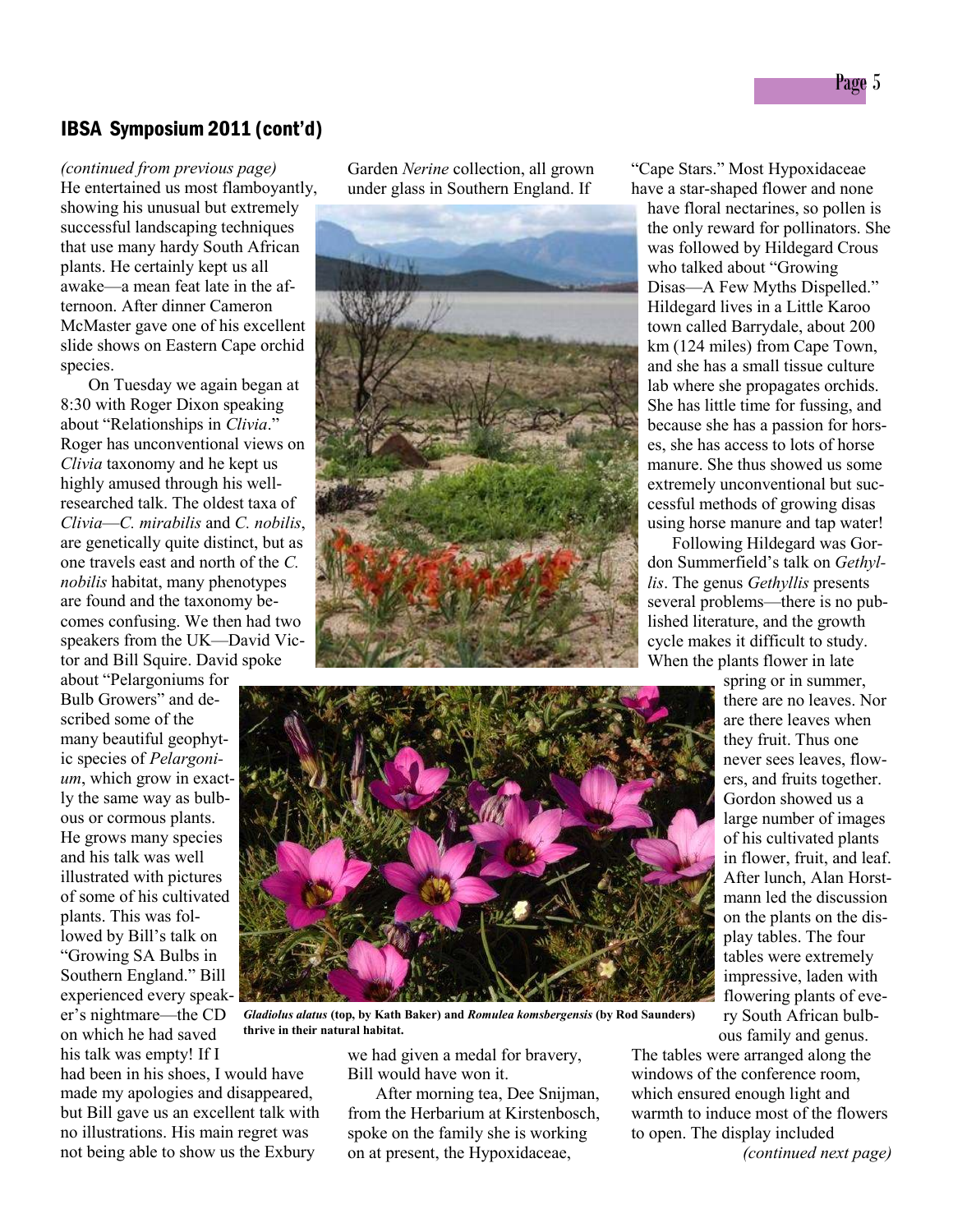## IBSA Symposium 2011 (cont'd)

## *(continued from previous page)*

Page 6

*Babiana*, *Romulea*, *Gladiolus*, many *Gethyllis* plants in leaf, *Spiloxene*, and many more.

The final talk of the day was given by Cameron McMaster, "Interesting Summer Rainfall Bulbous Flora." Cameron travels extensively through the Eastern Cape and photographs everything he sees, from flowers to butterflies to birds. His photography is excellent and his presentations are always of great

interest. After dinner, John van der Linde presented a short show on the Galapagos Islands, and Alan Horstmann gave us one of his impressive music and slide shows, "Gems of the Cape."

The weather on Monday and Tuesday had been perfect sunny and warm with not a breath of wind. Field trips were scheduled for the next three days, and we woke up Wednesday morning to howling wind and pouring rain. We got onto the bus in our rain gear, not at all optimistic about our chances of seeing anything, let alone photographing anything. We visited four sites close to Worcester and between Worcester and Tulbagh. Miraculously, it poured rain while we were travelling, and each time we arrived at a site the rain stopped, the clouds parted, and the sun came out. All the sites had burned the previous summer so the bulbous flora was spectacular. We had a marvelous day viewing sheets of *Babiana villosa*, *patula*, and *melanops*; *Moraea villosa*, *Geissorhiza inflexa, Lachenalia stayneri*, *Sparaxis villosa, Freesia refracta*, *Gladiolus alatus*, *Romulea setifolia,* and many other species. By the end of the day, our bodies and clothing were pitch





**Seen at Malmesbury: above,** *Babiana blanda,* **photo by Rod Saunders; below,** *Sparaxis villosa***, photo by Rachel Saunders.** 

black—a disadvantage of visiting burn sites, and after a quick shower and change of clothes, we were taken by bus to the Slanghoek Resort for an excellent wine

tasting followed by a *braai* (barbecue).

Thursday started off with better weather, but this deteriorated as the day went on and we ended up with an icy howling wind and lots of cloud. We drove a longer distance to Malmesbury and Darling and started the day with an olive tasting on a farm near Darling. This area was drier than Worcester and the flowers were not as impressive as the previous day, but we still saw many species, including *Babiana rubrocya-*

> *nea* and *blanda* (both highly endangered), *Gladiolus alatus* in sheets, *Ixia scillaris*, *Moraea galaxia* in all the damp areas together with various *Drosera* species, *Ixia lutea*, and many others. That night at the symposium dinner the food was good, the wine flowed, and the noise levels were impressive.

> On Friday morning the weather deteriorated even further and it poured with rain. Twelve of us visited the Karoo Botanic Garden, but icy driving rain cut short our visit. Many of us then drove to Middelpos via the Komsberg where we spent two nights with Cameron's postsymposium tour participants at the Middelpos Hotel. The flowers there were spectacular and we saw sheets of *Romulea monadelpha* and *komsbergensis*, both red and yellow forms of *Daubenya aurea*, some very beautiful *Babiana cuneata*, impressive displays of gazanias along the road, plus many other species.

> It was a fitting end to a successful symposium and IBSA should be proud of their achievement. Many people worked hard to make the symposium a success—and a success it was, thanks to them and to the delegates who gave up their time and money to attend. We all made

new friends and contacts and we all learned a lot about bulbous and cormous plants.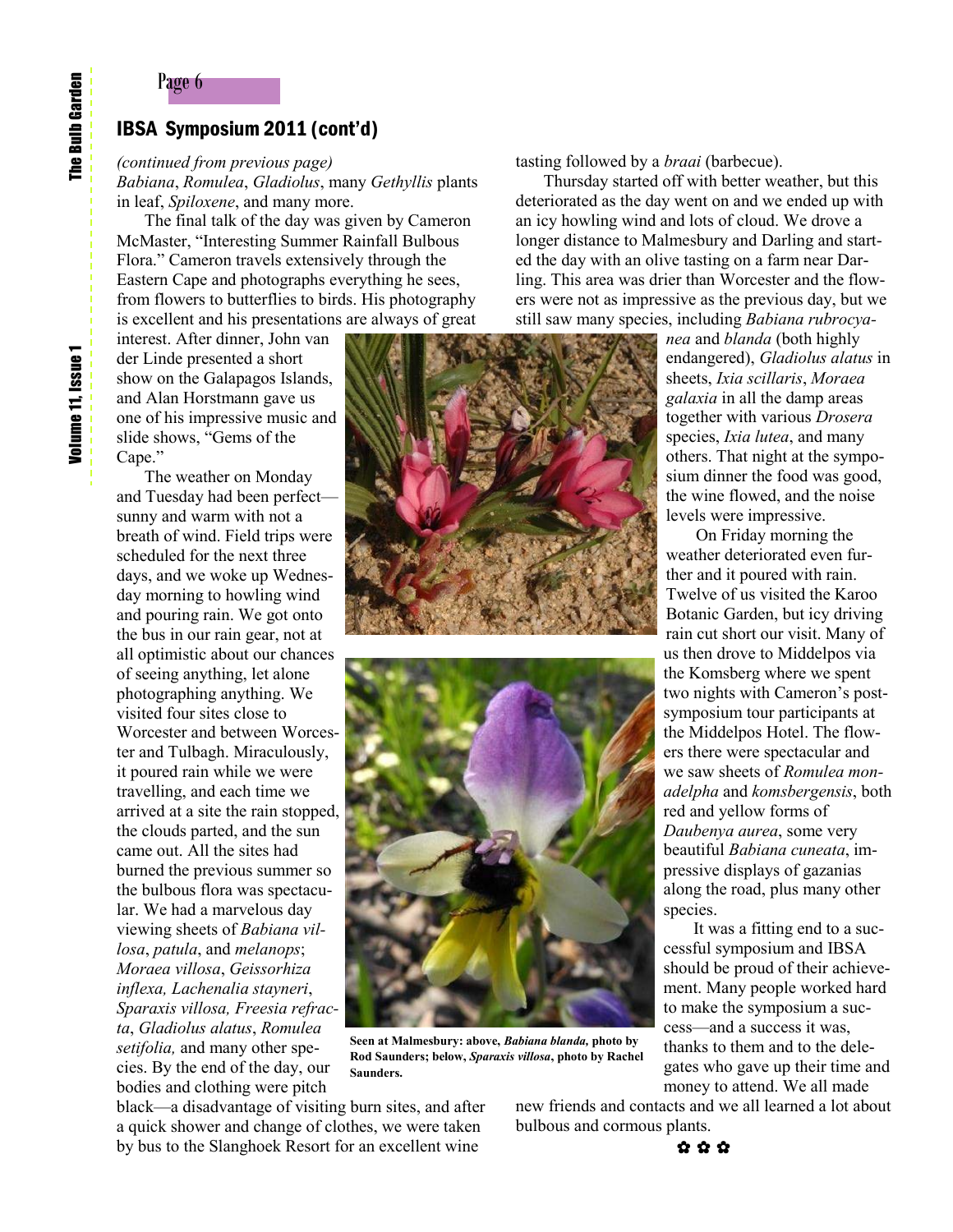## Fun with *Moraeas* (cont'd)

### *(continued from page three)*

very attractive to our local honeybees. The other day I watched a bee systematically assault a dozen *M. polystachya* blossoms, at one point even forcing open a bud so she could crawl around inside it. No wonder virtually eve-



ry *M. polystachya* flower here sets seed. I have gradually realized that to prevent accidental pollination like this, every *Moraea* flower that I want to breed has to have not just the anthers removed, but also the tepals, so visiting insects won't rub expect any of the *Homeria* crosses to work, but a surprisingly large number of them set seeds (although I'm worried that the bees may have interfered there despite my best efforts). Most of these hybrid seeds have already sprouted this winter.

Targets for hybridizing this season include *Moraea barnardii* (a beautiful little thing, white with blue spots) and *M. bellendenii* (a large plant with yellow flowers). I'm also hoping to do some crosses with *M. lurida*, a fairly ugly-looking flower that's usually colored pale yellow and maroon. There are some variants that have beautiful orange or cream or even purple flowers, and I'd love to find a supplier for those. But I think even the common forms might be useful for hybridization because they have complex markings. There's only one way to find out . . . .

The bad news is that at this rate I'll be adding a hun-

**Above: a bee forces its way into a** *Moraea polystachya* **bud. Below: the steps Mike takes to ensure that pollinators can't interfere with his hybridization experiments. Photos by Michael Mace.**



Innocent flower prior to pollination



Tepals removed



dred new pots a year to my collection indefinitely. I don't know how I'll find the time to repot everything. Suggestions are welcome. I'd also welcome advice on how to run

Anthers removed

pollen against the stigma (see above). This makes me feel like a barbarian, but it's the only way to ensure that I get real hybrids.

This also means that if I want to share species seed, I need to rip off the tepals and anthers and hand-pollinate some flowers with pollen from the same species. It's inconvenient, but I think it's required if I want to be a responsible grower.

#### **What's Next**

I got excited by my progress, and so last spring I made more than 100 *Moraea* crosses. In addition to making crosses between the flowers above, I also crossed them with species including *M. gigandra, tulbaghensis* (the green-eyed form), *loubseri*, and several of the former genus *Homeria* that are now classified as *Moraea*. I didn't

a proper hybridization program. I'm not a botanist, so I'm relying on guesswork, information available online, and advice from a few people on the PBS mail list.

I'd be happy to correspond with anyone who's interested in moraeas, whether hybrids or species ( $m$ ikemace $(a)$ <sub>att.net</sub>). And if you know where to obtain some of those unobtainable moraeas, or even just pollen of them, I'll trade you some hybrids.

## **Sources**

If you want to grow your own moraeas, there are several suppliers listed in the PBS Sources list: [http://](http://www.pacificbulbsociety.org/pbswiki/index.php/Sources) [www.pacificbulbsociety.org/pbswiki/index.php/Sources.](http://www.pacificbulbsociety.org/pbswiki/index.php/Sources) Some of the biggest selections are from Silverhill, Summerfield, Telos, African Bulbs, and Bulb' Argence.

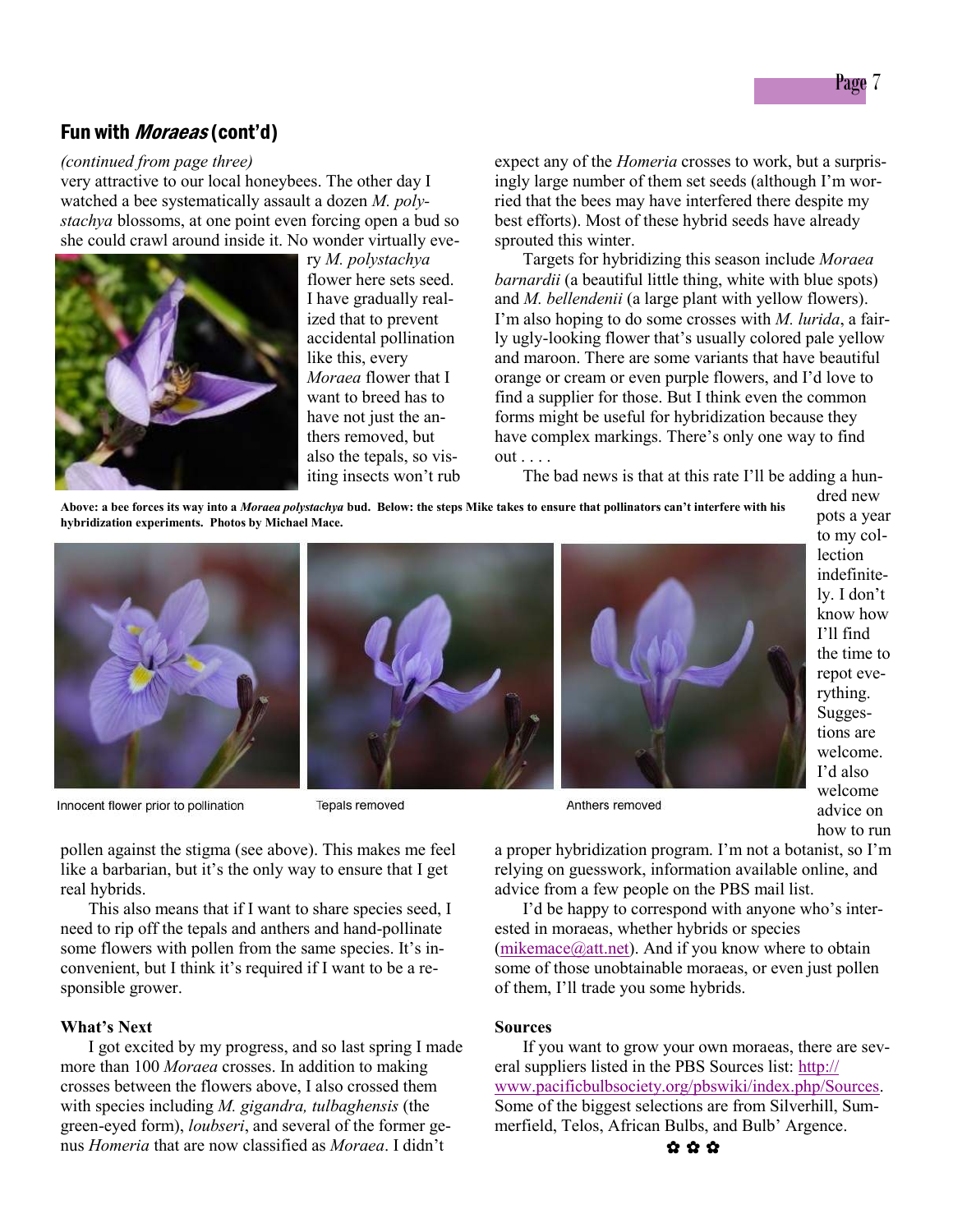## From My Point of View

#### *Marguerite English*

*Marguerite's garden is in Descanso, California (east of San Diego). During her busy days she seeks out her garden for a little solace.—Ed.*

The greenhouse flourishes with many containers of green shoots popping up into the chilly air. Again, I thank all of you who have donated your surplus bulbs and corms to the BX. My bulb collection would be far less attractive without your contributions.

I ordered bulbs from several BX offerings this fall and finally got the last one planted by Thanksgiving. Only one of the new arrivals has bloomed so far. Unfortunately, I ran out of room on the bench and stacked some of the newly planted containers. *Lachenalia rubida rubrum* was the first to bloom during December, but the plant looks odd with its long



stalk growing through another container that I mistakenly placed on top of the first. As soon as it showed a bud, I

*Heterophyllus arbutifolia* **provides a bit of winter color. Photo by Carole Dearman.**

realized the problem and quickly found open space for the other containers I had stacked. I am anxious to see which blooms show up as the winter progresses.

Just after I submitted last quarter's column several plants that I had been experimenting with showed up in the yard. I thought they were lost after I moved *Lycoris radiata* and *Rhodolphiala bifida* into a planting bed outside. They finally did bloom in early November, as did *Sternbergia lutea* and *Lycoris squamigera.* I will continue moving some of the less tender bulbs outside next summer.

Outside, the weather has left the garden barren. I find only a few sparse blooms on the passionflower vine—the butterflies have all left the neighborhood or are in hiding. One pink marguerite is still brightly blooming by the gate. It is well past time to prune the dried foliage from all of the other plants.

There is one glorious bright spot in the neighborhood. *Heterophyllus arbutifolia* (Toyon or Christmas berry), a common local native, is flaunting its bright red berries all along our country roads. Shortly they will get ripe enough for the waiting coyotes and disappear into hungry bellies almost overnight.

## ✿ ✿ ✿

## Book Review

#### *Pamela Slate*

*Pamela is currently secretary of Pacific Bulb Society.—Ed.*

*The Kew Plant Glossary: an illustrated dictionary of plant names.* By Henk Beentje, with illustrations by Juliet Williamson. Royal Botanic Gardens, Kew, 2010. ISBN 978-1-84246-422-9. Paperbound, 160 pp., \$30US or less. [www.kew.org.](http://www.kew.org)

"If language is incorrect, then what it said does not agree with what was meant, and if what is said does not agree with what was meant, what is to be done cannot be completed" (Analects of Confucius, circa 400 BCE). Appearing on the first end sheet inside the cover, this quote establishes Beentje's primary intent—to reduce misinterpretation of plant descriptions and to clarify them.

In reading the introduction, one gets a clear sense that Beentje truly enjoyed poring over the 76 references and websites listed in the bibliography as well as the countless discussions with experts at Kew Gardens and around the world. No stranger to glossary writing, Beentje builds on his collaborative work with Martin Cheek in compiling the glossary for the *Flora of Tropical East Africa* (2003) with its 2,377 terms. The result is an easily transportable volume of 4,144 terms, with 735 excellent illustrations highlighted in a pale green in the main glossary, plus an additional 650 (or so) in tables of specialized terms following it. Without a doubt, this book accomplishes another of its purposes, ease of use.

Beentje's book "is intended for people who work with plant descriptions, plant identification keys, floras, monographs, revisions and field guides"—in other words, for those PBS members who read not only all of these references, but also the vast quantity of technical information found on our wiki.

And what does it *not* intend to do? This is spelled out clearly and logically. Colloquial terms, soil science terms, archaic terms of 50 or so years ago, habitat and vegetation types, and so on, are not found here, although references are provided for readers who can *(continued next page)*

**The Bulb Garden** The Bulb Garden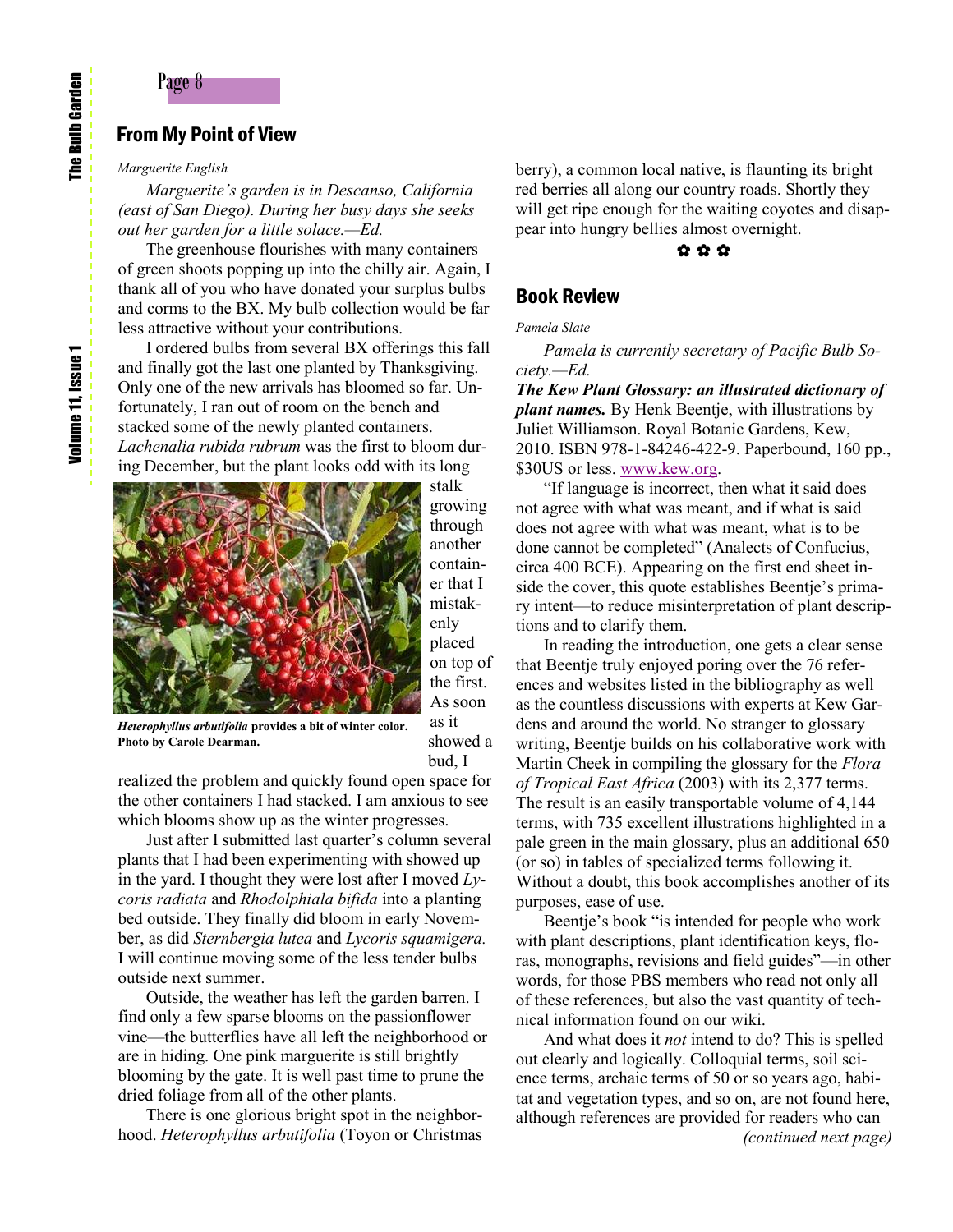## Page 9

## Board of Directors Meeting, January 2012

All attended the first meeting led by President-elect Nhu Nguyen. We welcomed new Vice President John Wickham and E-list/Wiki Director Mary Sue Ittner to the board.

Treasurer Arnold Trachtenberg reported that our account is enjoying the market's resurgence. Most members' BX accounts are in good standing, and the recent group book order for members has provided an economic boost for the treasury while offering members a valuable book at a price far less than they would pay to ship a single book from overseas. The board hopes to offer another member group purchase when a book of similar interest is available.

Membership Director Jane McGary informed us that of the 292 members of PBS in 2011, only 134 had renewed. AT will be sending postcard reminders to non-renewed members. If you haven't had a chance to renew yet, please do so! Remember you can pay online using PayPal.

E-list/Wiki Director Mary Sue Ittner reported that we have 583 people signed on to the e-list, a number which is in constant flux.

BX Director Dell Sherk had almost completed the endof-the-year seed sale; he reported on his efforts to ensure that it reached both online and nonline members. The notices that he sent out resulted in very positive responses. Finally, the board unanimously approved DS's plan to include postage costs in the price assigned to each plant, a change that is necessary due to the rise of postal rates beginning Jan. 22.

New VP John Wickham and Secretary Pamela Slate are working to revise the Articles of Incorporation and By-laws as we move forward in pursuit of incorporation. The board unanimously supported the suggestion that this committee employ a California-based company that has been recommended as a reliable and reasonably-priced third party to assist the board to develop appropriate document language and file the necessary documents at the appropriate time.

We also agreed to pursue the archiving of *The Bulb Garden* in .pdf format. An e-list member who is also a graphic artist has volunteered to assist the board in the development of a new logo, offering the board the chance to provide input. We discussed our means of outreach to members who have not subscribed to the e-list and prefer to communicate without computers.

At our next meeting, we will discuss: the possibility of establishing an online database with member contact information (access limited to board members only); the need to create a policy book so that all PBS rules and standard practices can be referenced in one place; and the desire to create a packet of information that would, in the future, be given to each new board member.

## Treasurer's Report, Year End 2011

| <b>BALANCE 1/1/2011</b>      | \$17,939.07   |
|------------------------------|---------------|
| <b>U.S. Members</b>          | \$3,280.00    |
| <b>Overseas Members</b>      | \$1,550.00    |
| Contributions                | \$328.00      |
| <b>BX Receipts</b>           | \$11,101.60   |
| <b>Investment Results</b>    | ( \$563.50)   |
| TOTAL INCOME                 | \$15,696.10   |
| <b>BX/SX Expense</b>         | ( \$3,036.33) |
| <b>Board Conference Call</b> | $($ \$458.52) |
| <b>Internet Registration</b> | ( \$194.00)   |
| <b>Total Publications</b>    | ( \$6,575.20) |
| <b>PayPal Expense</b>        | ( \$739.72)   |
| <b>IBIBLIO Donation</b>      | ( \$250.00)   |
| <b>Supplies</b>              | ( \$189.27)   |
| Postage                      | ( \$3,289.88) |
| <b>TOTAL EXPENSES</b>        | (\$14,732.92) |
|                              |               |

**BALANCE 12/31/2011 \$18,902.25** 

## Book Review (cont'd)

*(continued from previous page)*

then find them in other, more appropriate glossaries.

Some of the more interesting aspects of the volume are the editorial notations indicating whether a term is obscure, not recommended, rarely used, or unusual. For example, "**gladiate**, sword-shaped, long and narrow with an acute apex [obscure form]" and "**rhizogenic**, producing roots [unusual term]." Obviously, Beentje has researched the current general use and has provided it to his readers with these helpful notations.

This book is thorough. It contains symbols, suffixes, prefixes, abbreviations, illustrated grouped terms of more plant parts than other glossaries, a nice drawing of the Raunkier system, and even two pages of color plates accompanied by references and the usual disclaimer about subjectivity of color names.

A gift from a botanist friend, this volume has quickly displaced the others on my bookshelf and, when I read technical monographs, it sits nearby. Beentje has called for "constructive criticism," indicating potential for future refinements, but I, a student of botany, agree with him when he says "this glossary is what I would like to have on my desk . . ." for certain tasks and he has every reason to be pleased with his efforts. For more information, see: [http://kewbooks.com/asps/](http://kewbooks.com/asps/ShowDetails.asp?id=845) [ShowDetails.asp?id=845.](http://kewbooks.com/asps/ShowDetails.asp?id=845)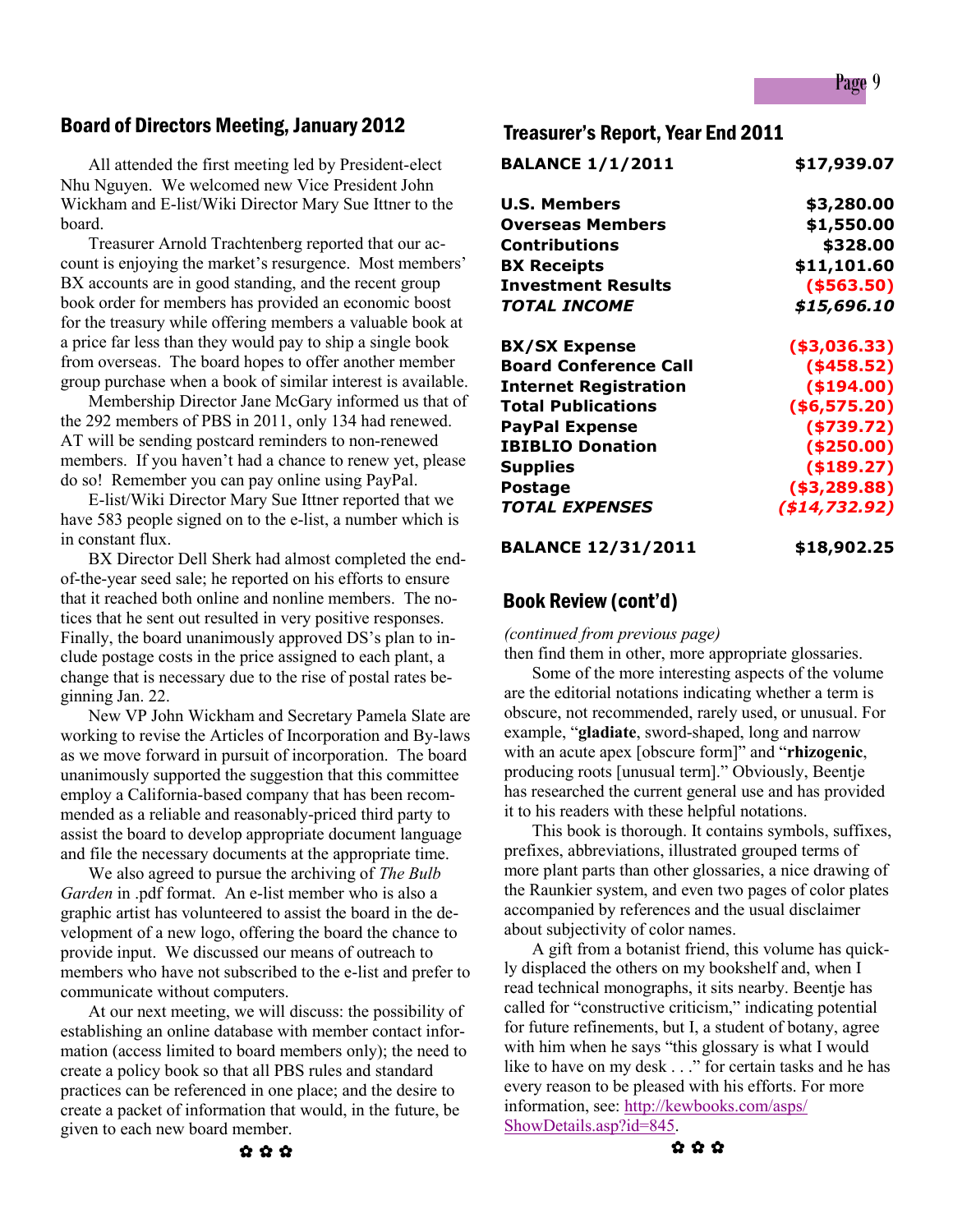## Page 10

## California Adventures: Geophytic Discoveries of Mount Diablo

*Nhu Nguyen*

*Nhu is a mycologist who also loves plants and combines that passion with travel and photography. He is a graduate student at UC Berkeley and is also a painter. View his work on the Web at [www.flickr.com/photos/xerantheum.](http://www.flickr.com/photos/xerantheum) Nhu is currently president of Pacific Bulb Society.—Ed.*

Mt. Diablo is the field trip destination for the next PBS get-together in northern California. I hope that this article will entice you to join us for what I think will be a very fun event, described elsewhere in this issue.

Situated between Oakland and Stockton is a small range of mountains with Mt. Diablo being the

tallest peak. The mountain measures 3,849 feet (1,173 m) high and resembles a volcano because of its rapid rise out of somewhat flat land. Private land surrounds

most of the mountain range, but Mt. Diablo itself is within Mt. Diablo State Park and protected from such activities as rock mining. It marks the southern limit of the natural range for some plant species and the northern limit for others. This is one of the many reasons for protecting the ecological treasures that dwell on it.

My focus in this article is the many interesting and beautiful geophytes that live on this mountain. One of the necessary spring (end of April) pilgrimages for bulb

lovers is a short walk on an easy trail from the northern entrance of the park into Mitchell Canyon. To the left is a small stream that is mostly impassible because of poison oak, and to the right is a precipitous slope that only the park's many reptiles can climb. Oak trees shade most of the slope, but in areas of clearing species of *Dichelostemma*, *Delphinium*, *Allium serra*, *Sisyrinchium bellum*, *Triteleia laxa*, *Marah fabaceus*, and other wildflowers appear. About threequarters of a mile into the trail there is a large clearing and to the right, growing out of the grass, are the flowers that mark the climax of this pilgrimage. The numerous yellow lanterns of the endemic *Calochortus pulchellus* hang elegantly from the slope, some in dappled shade and others in the full glorious soft golden sunlight of the northern California spring. These lanterns are some of my favorites of the genus. It is no surprise that one of California's greatest botanists, Willis Linn Jepson, considers this one of his favorites. Today, the insignia for the Jepson Herbarium at the University of California, Berkeley, is a silhouette of this lily.

After admiring the lanterns to your heart's content, you can continue on the trail from which many vertical

> miles and hours later you will arrive at the top of the mountain. Otherwise, take the Globle Lily Trail that loops back to the beginning where, along the way, you are treated to golden flowers of rabbit bushes (*Ericameria*), sunny inflorescences of mule's ears (*Wyethia*), and the pungent aroma of black sage (*Salvia mellifera*). If you're lucky, you will be able to spot strange naked yellow inflorescences of the parasitic plant *Orobanche fasciculata*. One of the best things about Mt. Diablo is

that most of the park is accessible by a nice road so it is easy to botanize by car. After the globe lily viewing, head toward the top of the mountain by car. Enjoy the blooming

California poppies mixed in with *Dichelostemma capitatum* or, in a good year, a mountainside covered in white and the pungent aroma of *Ceanothus cuneatus*. One of the best trails to take on top of the mountain for geophytes is the Mary Bowerman Interpretive Trail. This loop trail is even wheelchair accessible and has some of the best geophytes the mountain has to offer. In shadier parts of the trail, you can find a number

*(continued to next page)*



The Bulb Garden

The Bulb Garden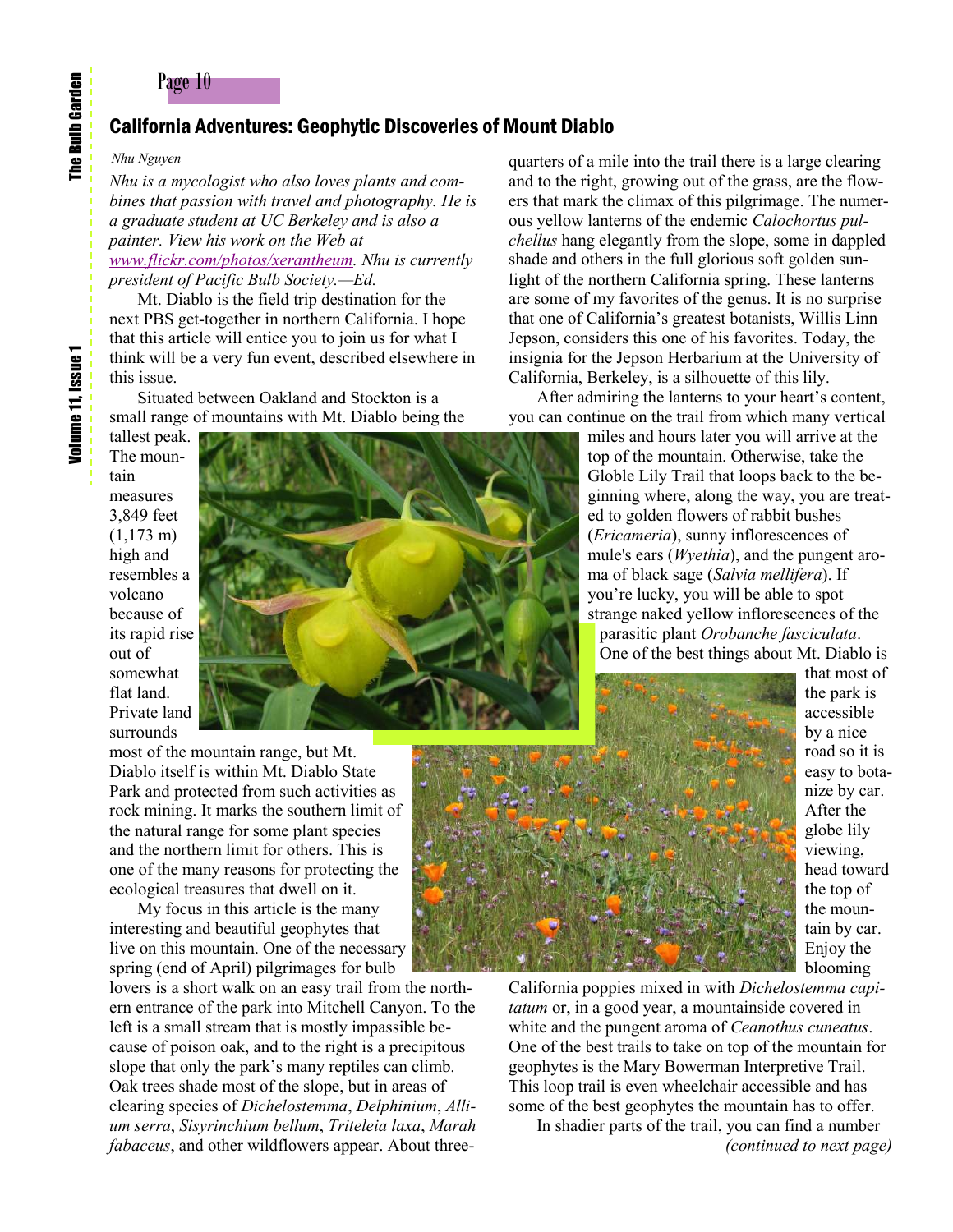## California Adventures (cont'd)

#### *(continued from previous page)*

of the variable form of *Fritillaria affinis*. No two flowers are exactly alike. On the north-facing slope there is a beautiful red chert outcrop where a pink-tipped white variant of *Lewisia rediviva* lives. When in full bloom, these plants dot the summit with little white chalices. Here you will also find the white (sometimes pink) form of *Allium falcifolium* with succulent curly leaves. This form of the species is not a serpentine endemic like the more widespread purple form. My favorite form of *Delphinium nudicaule* can also be found in the vicinity. The basal leaves are thick and succulent and the flowers are pure scarlet red. I have not seen a better form anywhere else. Mixed in are lovely appressed mats of a pink *Claytonia* species. These flowers enjoy one of the best views of the hills below, and on a clear day, they delight in a panorama of the Sierra Nevada Range from afar.

Early spring is the best time to see a majority of the geophytes in bloom. However, late spring also offers a

**Left, top:**  *Calochortus pulchellus***, endemic to Mt. Diablo. Note the bracts, which have turned maroon with ago. Left, bottom:**  *Dichelostemma capitatum, Chlorogalum pomeridianum***, and California poppies put on a brilliant display. Right:**  *Fritillaria affinis*  **shows off its spots. Photos by Nhu Nguyen.**



few other nice species such as *Calochortus luteus* and *C. venustus*.

One story that I must tell, although not related to geophytes, is the rediscovery of the Mt. Diablo buckwheat, *Eriogonum truncatum*. The plant was presumed extinct because the last record of it was from 1936. Then one day in May 2005 one of my fellow graduate students, Michael Park, was hiking around a remote part of the mountain and found a small population of about 20 plants. Since then, seeds have been collected and raised by the UC Botanical Garden for conservation and reintroduction. The Mt. Diablo buckwheat is just one of the many threatened and endangered plants that call the mountain their only home. And because of that, a pilgrimage to Mt. Diablo means more than just seeing geophytes alone.

## Planned PBS Gathering in Northern California

#### *Nhu Nguyen*

#### Greetings, Everyone:

To celebrate PBS's tenth birthday I am organizing a get-together at the UC Botanical Garden in Berkeley, California. The event will be held on Saturday, April 21, and Sunday, April 22, 2012. Saturday is the official date of the event sponsored by PBS. There will be a few short geophyte talks followed by lunch, walks around the garden, and visiting with other bulb enthusiasts. We'll have a show-and-tell table of plants, including some material for trade and sale.

Sunday is an unofficial field trip. We simply get together for a trip to Mt. Diablo, an interesting destination for California native plants, particularly geophytic plants. To tempt you, the geophyte list includes the endemic *Calochortus pulchellus, Allium falcifolium* both purple and white forms, *Allium serra, Delphinium nudicaule, Fritillaria affinis, Fritillaria lanceolata, Chlorogalum pomeridianum, Marah fabaceus, Triteleia laxa, Triteleia hyacinthina, Dichelostemma capitatum, Dichelostemma congestum, Zigadenus freemontii, Sisyrinchium bellum, Lewisia rediviva, Trillium chloropetalum,* and possibly more!

April in California is a beautiful time with sporadic rain and beautiful sunshine. It is a little too late for the mass blooming of desert wildflowers in the south (normally the first week of April), but northern California is usually in good bloom. Even if there weren't lots of wildflowers, the northern California coast is absolutely gorgeous in April, not to mention the redwood forests that are not too awfully far away.

So, hopefully with that, I have tempted you enough to think about joining us for a weekend full of geophytes and company with people who love them. If you are interested and have questions, please don't hesitate to contact me:

Email: xerantheum@gmail.com Phone: 225–266–5918 Hope to see you there!

Please join the Board of Directors in welcoming Nhu as our new President and John Wickham as our new Vice President! Many thanks to Jim Waddick and Paul Machado for holding those posts. We appreciate their willingness to serve!